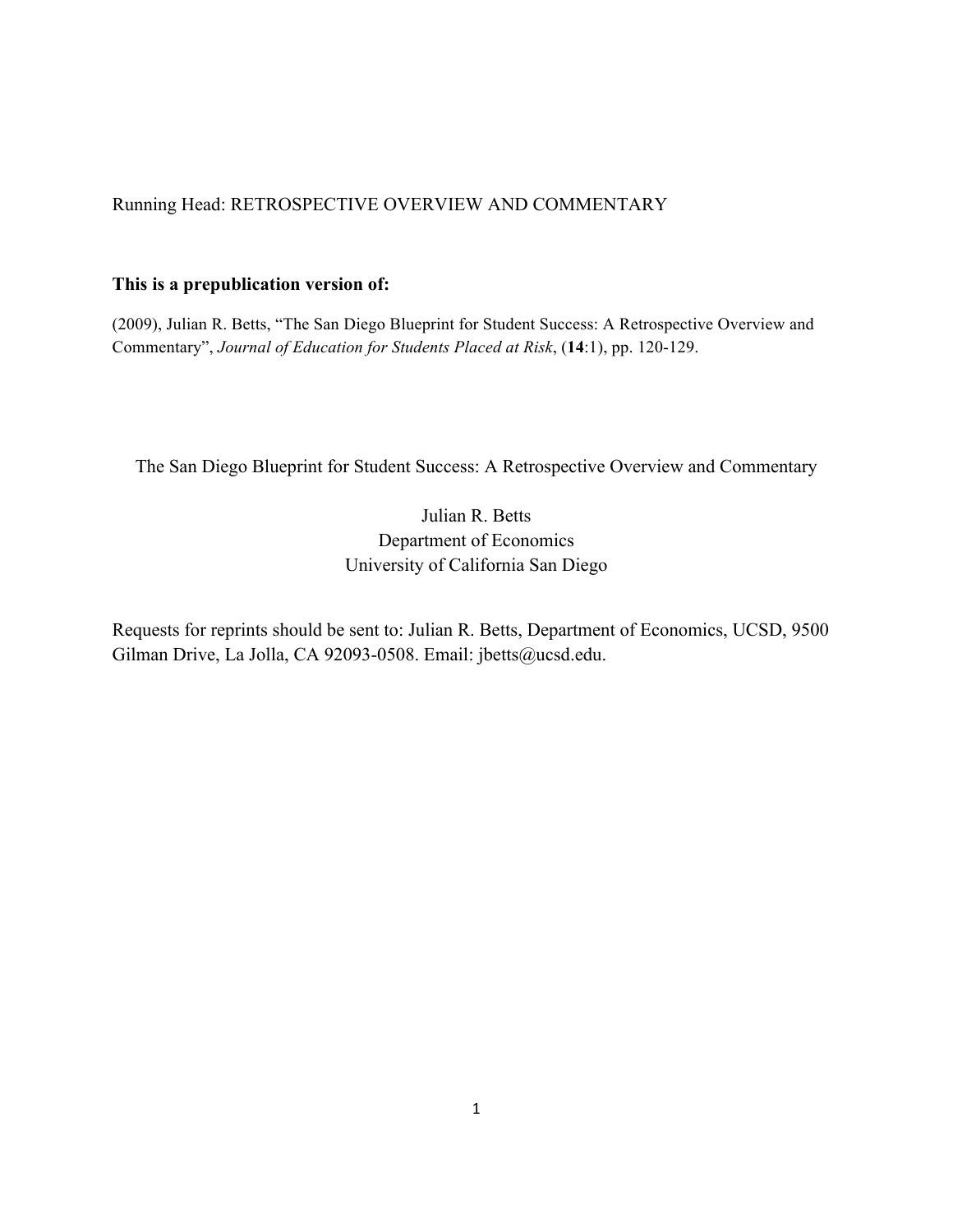### **Abstract**

In a series of reforms started in 1998 and formalized with the 2000 introduction of the Blueprint for Student Success, the San Diego Unified School District (SDUSD) implemented a wideranging series of reforms designed to boost the literacy skills of students. This paper provides an overview of the reforms, assesses the contributions made by the papers in this special issue of *JESPAR*, and highlights complementarities between this research and related quantitative research. Overall, the evidence suggests that the model of professional development in the 8<sup>th</sup> largest district in the nation took root and led to tangible changes in the classroom. Achievement analyses by Betts (2005), Betts, Zau, and King (2005), and Betts, Zau and Koedel (2008) suggest that the reading achievement of students improved in the lower grades as a result of the reforms, but dipped somewhat in high school. The paper concludes with thoughts on the political and financial challenges to sustaining such reforms and the practical difficulties of evaluating their impact.

Keywords: Literacy, literacy reform, professional development, value-added achievement models, instructional leadership, remediation, summer school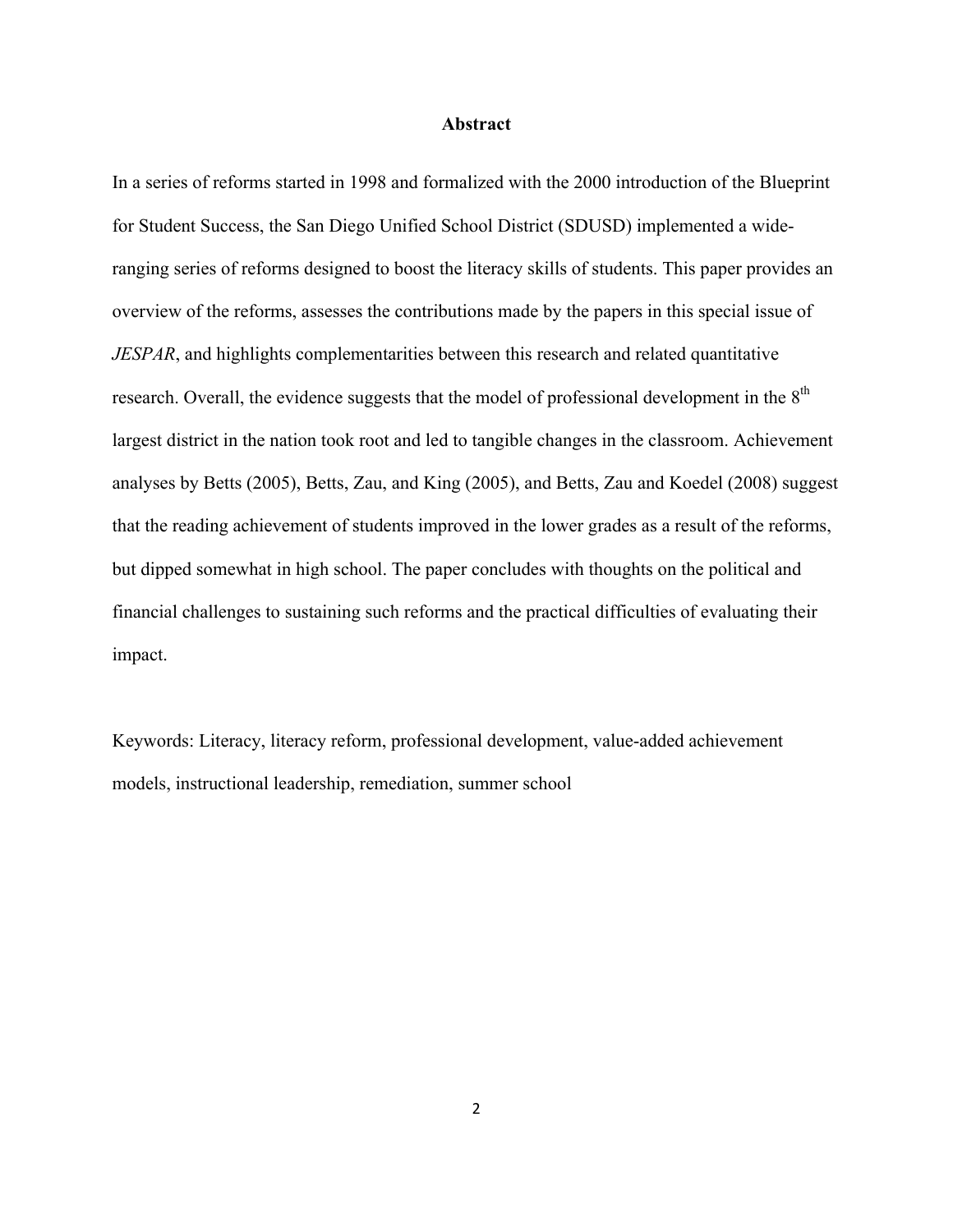**Overview of the San Diego Blueprint for Student Success and Outline of the Paper** Motivated by large variations in achievement among students, senior administrators in the San Diego Unified School District (SDUSD) embarked in 1998 on a seven-year reform effort to boost student literacy. In 2000, the district officially expanded and formalized these literacy reforms. The program, known as the Blueprint for Student Success (SDUSD, 2000), quickly won nationwide attention, both for the broad and ambitious sweep of the reforms, and for the bitter political controversy that ensued. The Blueprint sought to boost literacy through three strategies: preventive measures for students at grade level in reading, interventions targeted at students identified as below grade level in reading, and widespread professional development for teachers. The main pedagogical focus of the Blueprint was "balanced literacy," which emphasized active participation by students in reading, speaking, and writing, with the teacher initially actively supporting the students and then gradually demanding more of the students as they progressed.<sup>1</sup>

One of the most important forms of professional development for teachers was the provision of literacy peer coaches who worked with classroom teachers to improve their ability to teach reading and writing. But, as detailed in the accompanying papers in this special issue of *JESPAR*, professional development occurred on many levels and became a pervasive and constant feature in the lives of teachers in the district.

The student-based interventions included extra time on reading for students in the form of extra classes before and after school, double- and triple-length English classes, and summer school. Preventive measures included double-length English classes for students in their first

<u> 1989 - Johann Stein, markin film yn y breninn y breninn y breninn y breninn y breninn y breninn y breninn y b</u>

<sup>&</sup>lt;sup>1</sup> For more details on the balanced literacy strategy, see Betts (2005), Stein, Hubbard, and Mehan (2004), and Betts, Zau, and King (2005).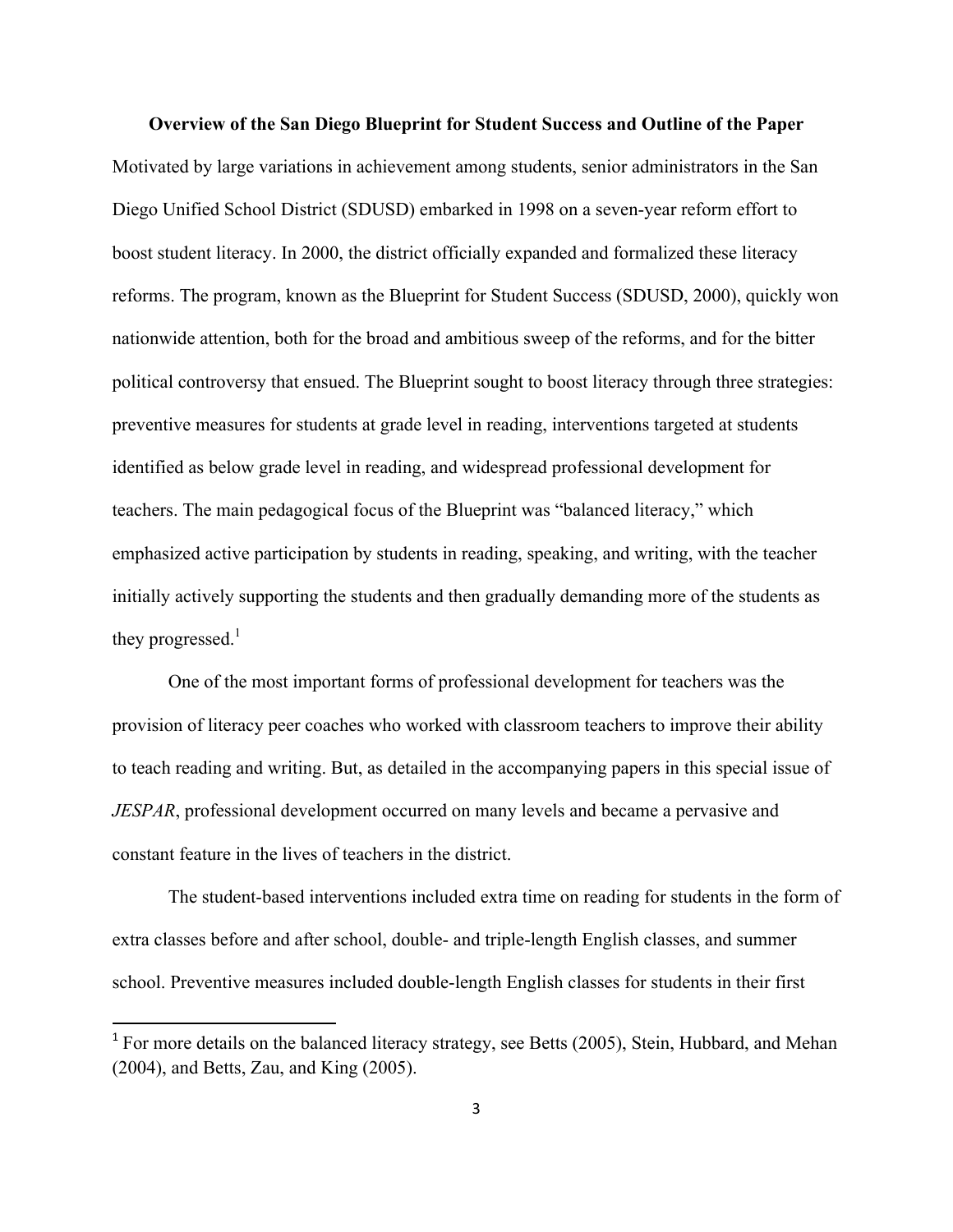grade of middle or junior high school who were also reading at adequate levels and, at the lowest-performing elementary schools, additional reading resources and in some cases a longer school year.

With the advent of the accountability provisions of No Child Left Behind (NCLB), stories of districts engaging in major reform efforts have become commonplace. What makes San Diego's story interesting? First, at its most prosaic, this reform predated the NCLB reforms by several years.

Second, and more fundamental, the sheer scope of the reforms went far beyond a more typical urban district reform effort. Professional development was deconstructed and rebuilt from the ground up, and spending on professional development rose sharply, in part financed by a variety of non-profit foundations. Hightower (2002) reported that spending on professional development mushroomed from about \$1 million per year before the reforms to about \$65 million at the peak of the Blueprint. Further, following on the heels of the Chicago Public Schools' efforts, SDUSD used diagnostic testing to identify students who were somewhat or dramatically behind grade level, and then targeted an ambitious array of interventions at these students. Two fundamental design elements provided the undergirding for all of these interventions. Professional development to help teachers provide better literacy supports to their students came first. Second, additional time on task for students identified as lagging behind, with support from teachers who had received the professional development, became the main conduit of assistance to students in the greatest academic need.

A third reason for interest in the San Diego reforms is that they generated intense controversy, and indeed were substantially dismantled after Superintendent Alan Bersin left the district in 2005. A constant criticism of the Blueprint, from the teachers' union (the San Diego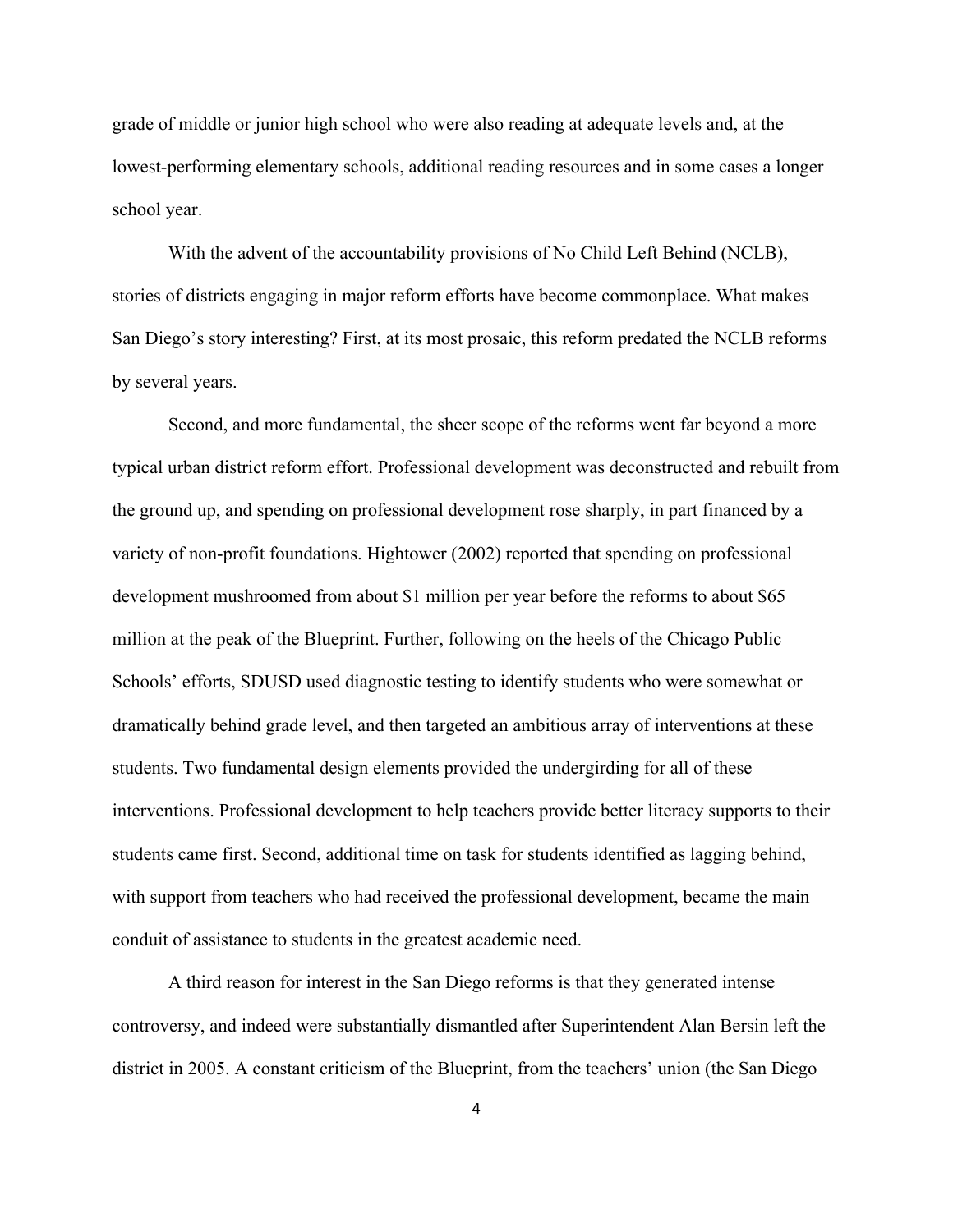Education Association), and from individual teachers, centered on the complaint that the reforms were top-down and that their implementation snubbed the considerable working pedagogical knowledge already possessed by San Diego's more highly qualified teachers. Williams (2005) provided a vivid account of the tensions between district leadership and the teachers' union. In considering the history of the Blueprint years, the question becomes: Could the reforms have been implemented differently? Would a more consultative approach have led to a longer-lasting set of reforms, or would the need for compromise have led to a less coherent and therefore less effective program?

With such an ambitious and controversial reform, it is easy to imagine how diverse approaches to studying it could lead to quite different conclusions about the effects of the reform and its implementation. One cannot help but be reminded of the old tale of the six blind men who were asked to describe an elephant after feeling different parts of the elephant's body. Of course, in that story, each person came to a markedly different conclusion. Only in the end did the complete picture of the elephant emerge. With this concern in mind, the following sections of this paper compare the findings of the papers in this issue with a number of previous research efforts. Ultimately, a fairly clear picture of the San Diego reforms does emerge. Indeed, the analyses in this issue and elsewhere complement each other quite well, and suggest many strengths and weaknesses of the approach San Diego adopted.

### **Contributions in This Issue and Complementarities with Earlier Research**

The contributions in this issue are well summarized in the overview paper by O'Day and Quick and will not be itemized in a mechanical way here. Rather, my goal in reflecting on these papers was to think about what we have learned and which aspects of the reform we still have not explored sufficiently.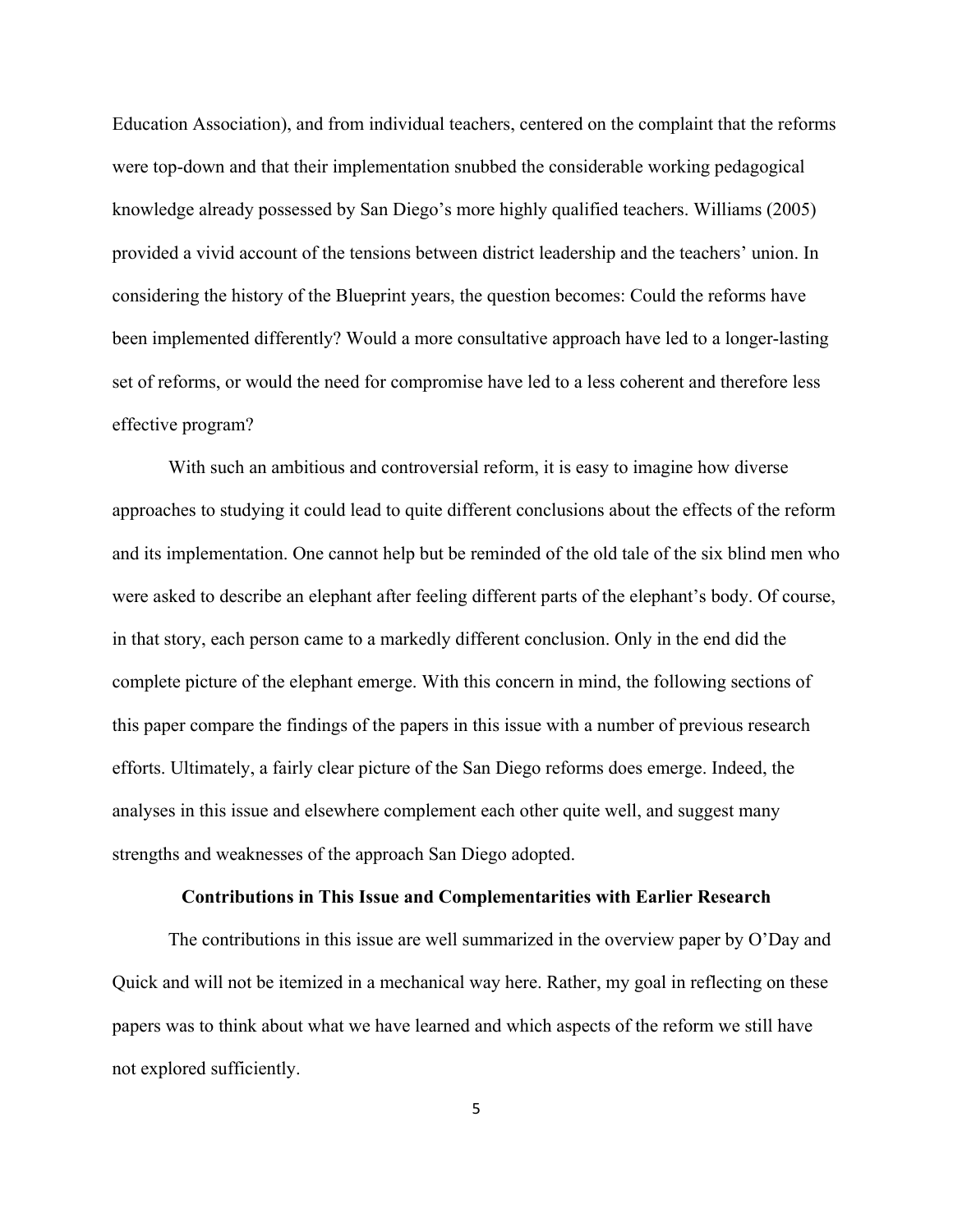The links from leadership to professional development to instructional practice is studied in these papers in a way that would be impossible without considerable expenditures on qualitative and mixed-methods analysis. The papers summarize how professional development, including peer coaching, and the overall approach to instructional leadership, with seven instructional leaders working with individual principals, were all designed to provide supports and oversight—for classroom teachers.

The papers in this issue combine an observational approach that tells us much about how teachers' classroom practice reflected the professional development. Some of the papers, quite uniquely, also address how these forms of classroom practice fed through to student achievement. None of the papers can provide a bird's eye view of the overall effect of the reforms, but that is not the goal of these papers.

One reason why it is so important to observe broad-based reform at the classroom level is to confirm that ideas promulgated from the central administration actually make their way into the classroom. Bitter, O'Day, Gubbins, and Socias (in this issue) confirm that teachers really did implement balanced literacy. This in some sense provides validation for any positive or negative overall effects on achievement that emerge from district-wide studies of the relation between the reforms and students' gains in achievement.

An especially important aspect of this paper is its attempt to find a link between teachers' classroom practice and student achievement gains. The authors establish that use of literacy teaching methods that encourage discussions of higher-level meaning of text are associated with larger gains in reading scores. A possibility is that teachers who adopted these practices might have been the more effective teachers to start with, and may have used these higher-level methods even without the professional development provided by the district. For this reason the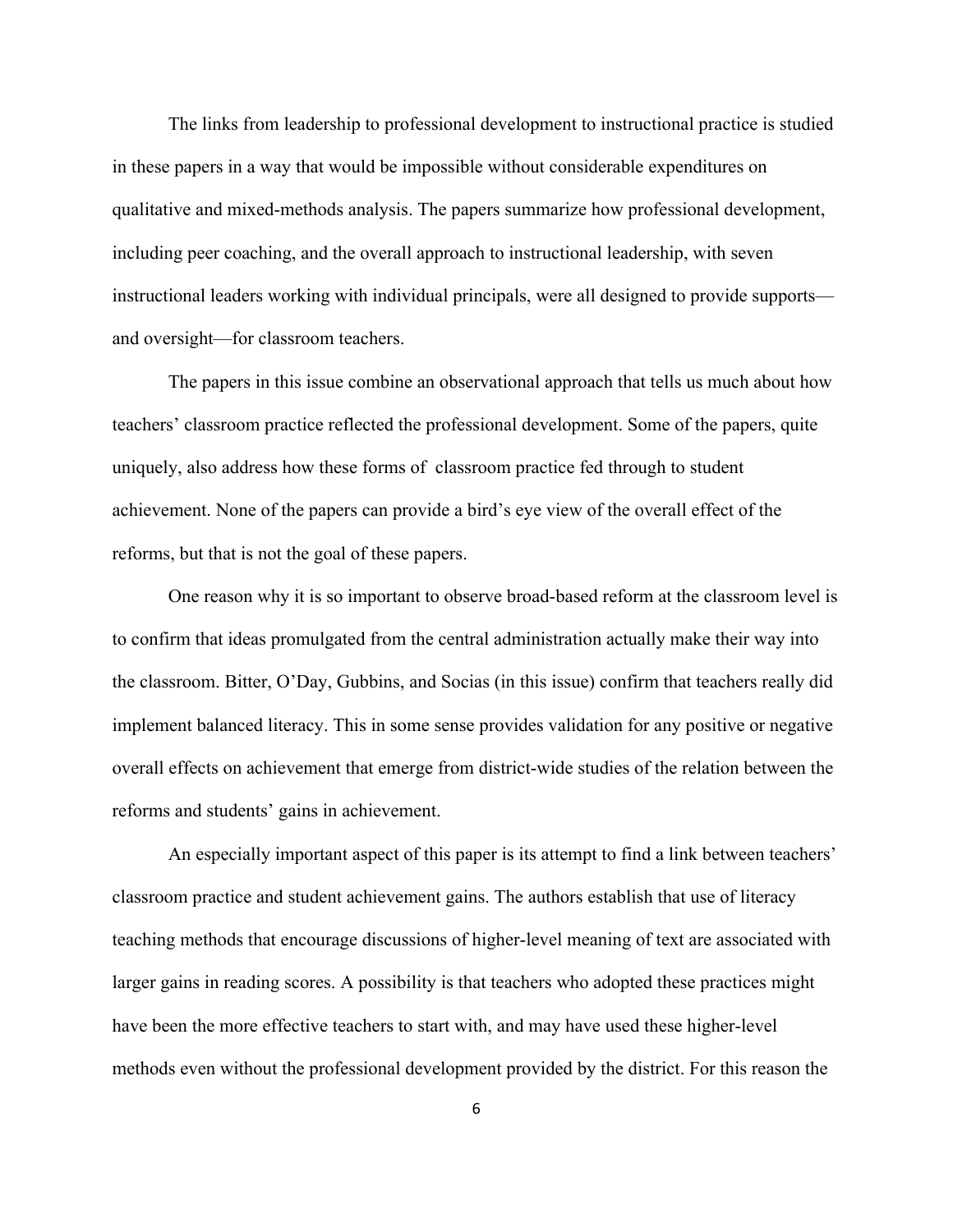authors do not claim that the reforms themselves caused both teacher practice and test scores to change But it is an important finding suggesting positive systemic effects of the literacy approach.

Also, the apparent effects from these higher-level practices are modest, which explains why those who have compared test score growth between SDUSD and other large urban California districts may not have found much. See for instance Bassok and Raymond (2005), who in essence ran a horse race between SDUSD and other large California districts, and found, very roughly, comparable growth in averages of test scores among the districts studied. Another reason why this approach may be too blunt to reveal causal effects of the reforms is that it implicitly assumes that no other district in California was implementing reforms of its own.

Quick, Holtzman, and Chaney (in this issue) report on a study of 100 teachers in nine elementary schools who agreed to keep logs on professional development activities in 2004- 2005. This timing is noteworthy: It stands to reason that professional development takes time to work. Indeed, as detailed in the next section, the quantitative longitudinal analysis of student achievement in the district by Betts, Zau, and King (2005) and updated by Betts, Zau, and Koedel (2008) suggests that the addition of peer coaches across San Diego's schools had virtually no effect on student achievement gains in the first few years. But by the later years of the reform, the level of provision of peer coaching became strongly associated with achievement gains in reading.

The analysis by Quick, Holtzman and Chaney suggests that the peer coaching innovation had by 2004-2005 probably achieved some of the changes in teaching practice that reform authors (former Superintendent Alan Bersin and former Chancellor of Schools Anthony Alvarado) had initially envisaged. The teacher logs analyzed by Quick and her co-authors shows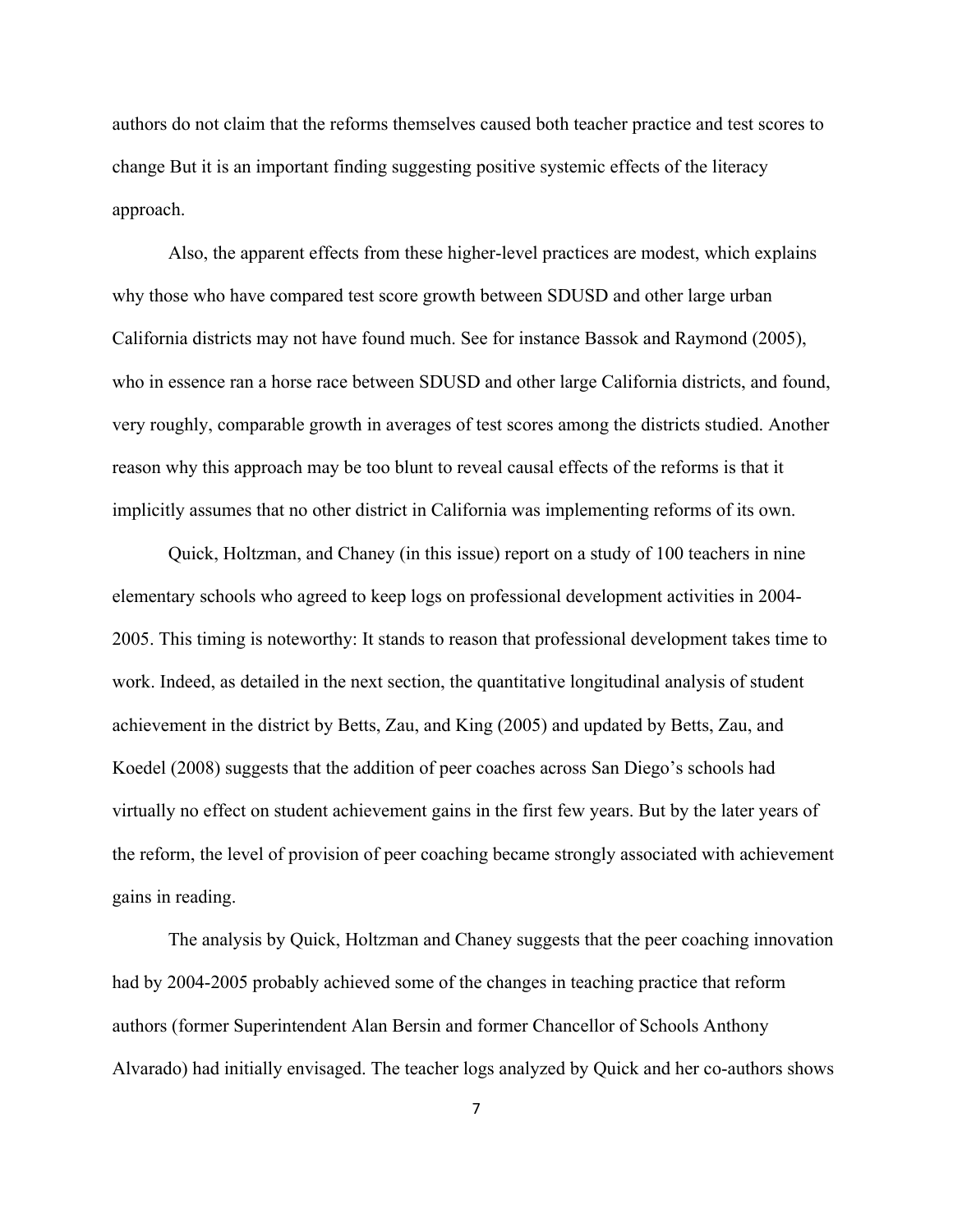that teachers' concept of good professional development aligns fairly closely with the standards outlined in the analysis of the Eisenhower Professional Development Program (Garet Porter, Desimone, Birman, & Yoon, 2001). Moreover, 84% of teachers reported that the actual professional development was consistent with their students' learning needs to a moderate or large extent. This near unanimity is quite striking given the anger and opposition that initially greeted the "top-down" implementation of the reforms beginning in 1998-1999 through the official introduction of the Blueprint in 2000-2001.

An emergent theme again displays itself: Initial reaction and impact can be quite different from longer-term reaction and impact.

A second important finding from this paper is that teachers viewed collaboration with other teachers as key, and reported less time spent with peer coaches, probably because with only one or two peer coaches per school, the peer coaches were spread rather thinly. One reasonable interpretation of this finding is that the professional development model, although implemented originally through formal classes for teachers, peer coaching, and observation and feedback from principals, gradually took on a life of its own. Further, this more collaborative and less hierarchical approach was probably essential given limits on the number of peer coaches provided to schools.

Graczewski, Knudson, and Holtzman (in this issue) provide valuable insights on the role played by principals as instructional leaders during the literacy reforms. This paper, which echoes many of the earlier findings by Stein, Hubbard, and Mehan (2004) and Quick et al. (2003), suggests that some principals did not have the content knowledge in literacy instruction to serve as effectively as possible as instructional leaders, and that teachers often found other teachers to be more helpful in designing their literacy instruction. The manager/worker tensions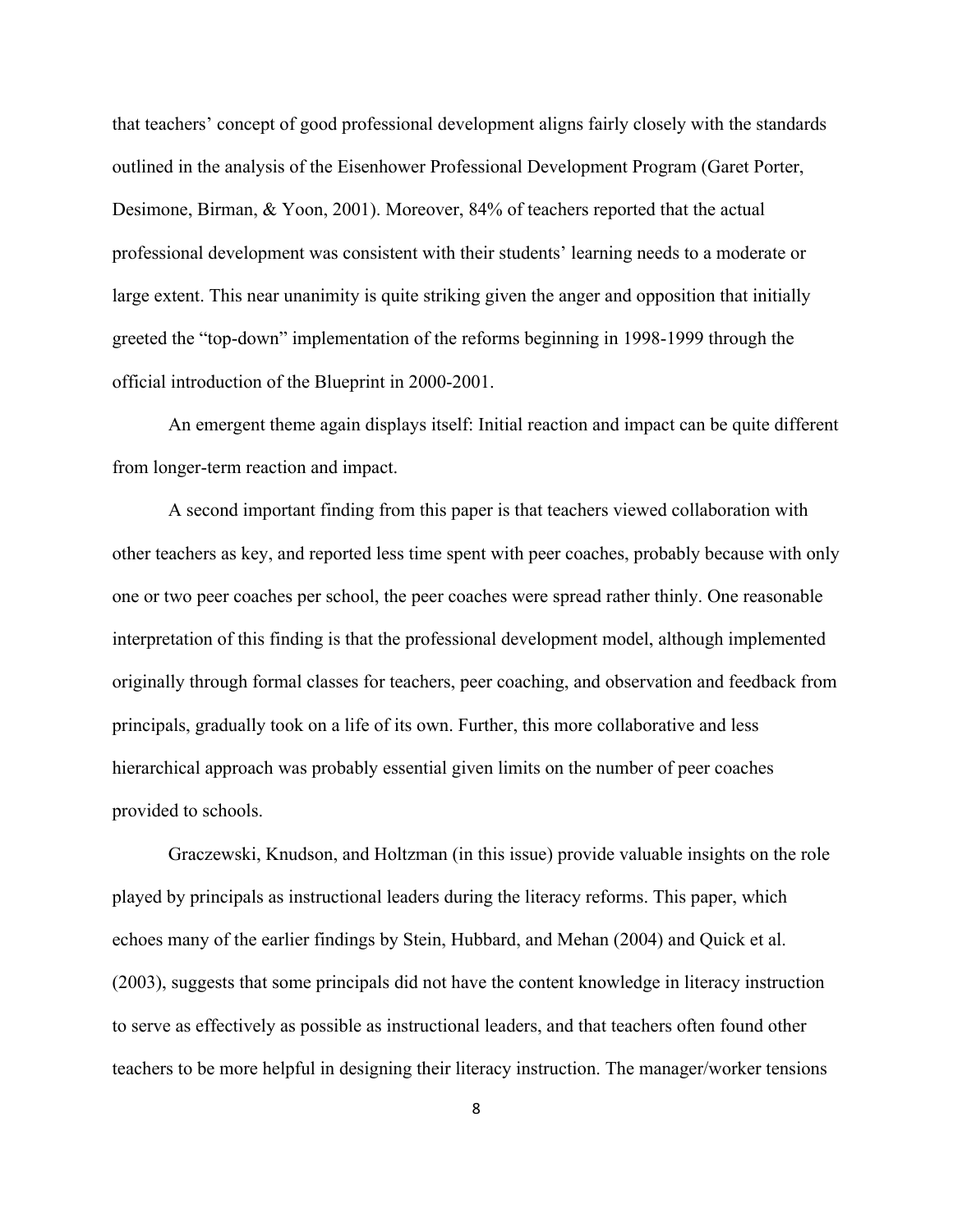inherent in the principal/teacher relationship sometimes further reduced principals' effectiveness as instructional leaders. Nothing in these results suggests that principals should not serve as instructional leaders. Rather, they imply that the reforms could have become more effective at the classroom level if these issues of subject-matter knowledge and tensions within schools had been more fully addressed.

In a similar vein, Hannaway and Stanislawski (2005) pointed out that in 2000-2001, only 5% of school administrators had received training from the Educational Leadership Development Academy (ELDA), which was the district's main conduit for acquainting principals and other administrators with the details of the literacy reforms, and by 2004-2005 this number had risen to just 47% of school administrators. Schnur and Gerson (2005) questioned whether principals had received sufficient training, and, more important, whether the high levels of endurance and engagement that they detected in San Diego principals could be sustained for long periods.

The paper by O'Day (in this issue) focuses on the experiences of nine elementary schools with English Learner (EL) students and how they fared with the literacy reforms. This question is critical for a district such as SDUSD, where in a typical year just under one third of students are ELs. O'Day characterizes the district's literacy interventions as initially not distinguishing between EL students and native English speakers who had reading difficulties. However, by 2004-2005, she reports, differentiation to respond to the more basic needs of English language development for EL students had started to gain ground. Her point is a sensible one. Again, it does not suggest that the literacy reforms failed to help EL students, but rather that a more nuanced distinction between student needs could have accelerated EL students' progress.

## **Complementarities with Quantitative Research on the San Diego Reforms**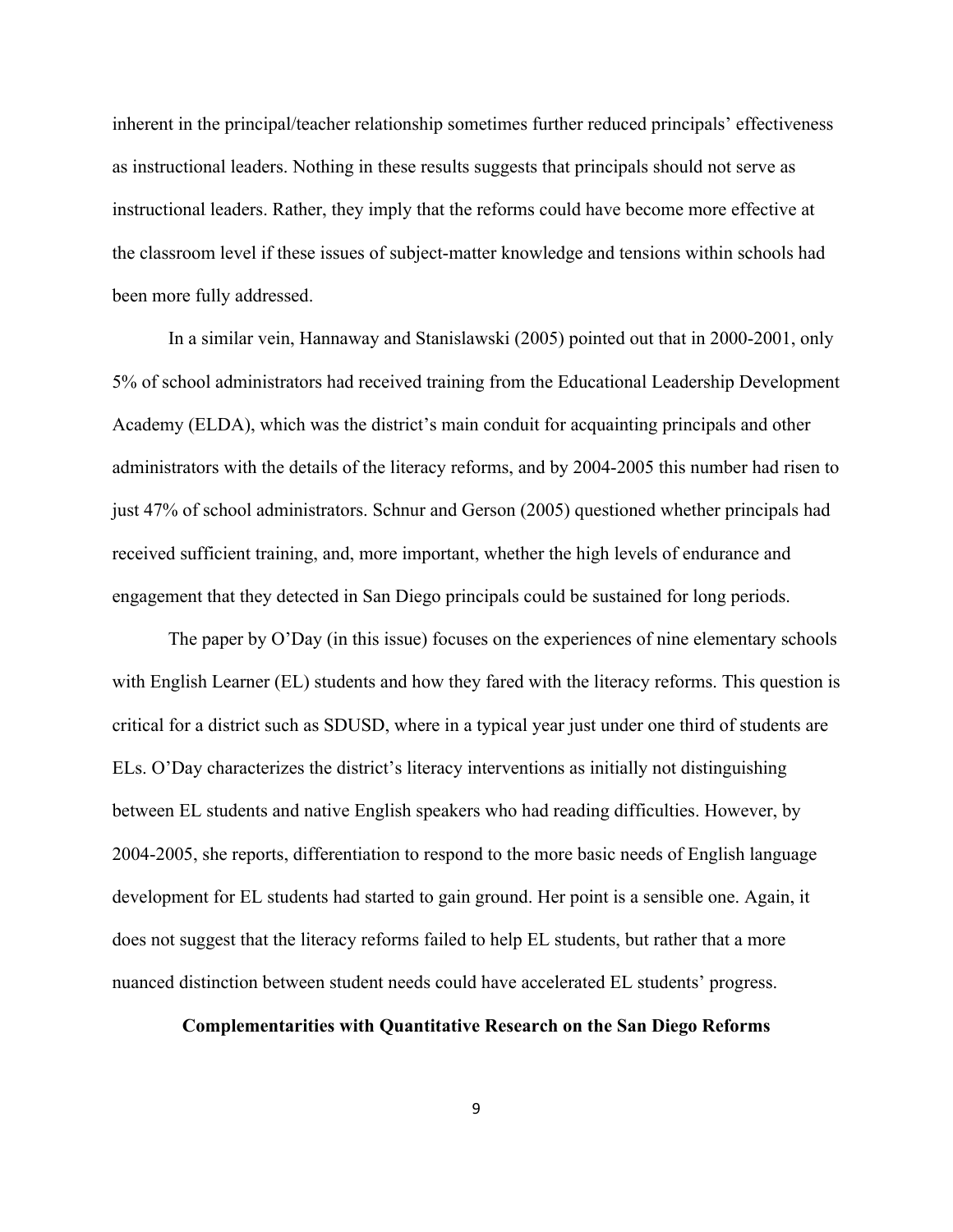The previous section has already pointed out some of the complementarities between the findings of the papers in this issue and the findings of earlier work. In particular, the papers reinforce some of the concerns raised by Stein et al. (2004) about how the reforms were implemented at the classroom level, and the difficulties in bridging the divide between teachers and instructional leaders such as peer coaches and principals. The papers also show how thinking gradually evolved towards the end of the reform period (1998-2005).

The papers do an exceptionally good job of portraying how professional development worked, and how it did and did not translate into changes in classroom practice. The precise focus of these papers on professional development is welcome. But it is also worth examining the other pillar of the Blueprint, which was to use student testing to identify students lagging behind, and then to intervene by placing those students into additional literacy classes during school, before and after school and in summer. This concept of "additional time on task" for struggling students was every bit as central to the Blueprint reforms as professional development itself.

Another way of looking at the elephant is to ask: "What was the overall effect of these reforms on student achievement"? A book by Betts et al. (2005) and a follow-up paper by Betts et al. (2008) provide the only longitudinal student-level analyses of the overall effects of the reforms on reading achievement. The findings from these studies are relevant because they address the overall questions "Did the literacy reforms boost student achievement?" and "Which elements of the reform were most helpful?" Additionally, the update provided by the latter paper bears directly on the intimation in many of the papers in this issue of *JESPAR* that over time the reforms evolved, attitudes changed, and short-run implementation issues were ironed out at least partly.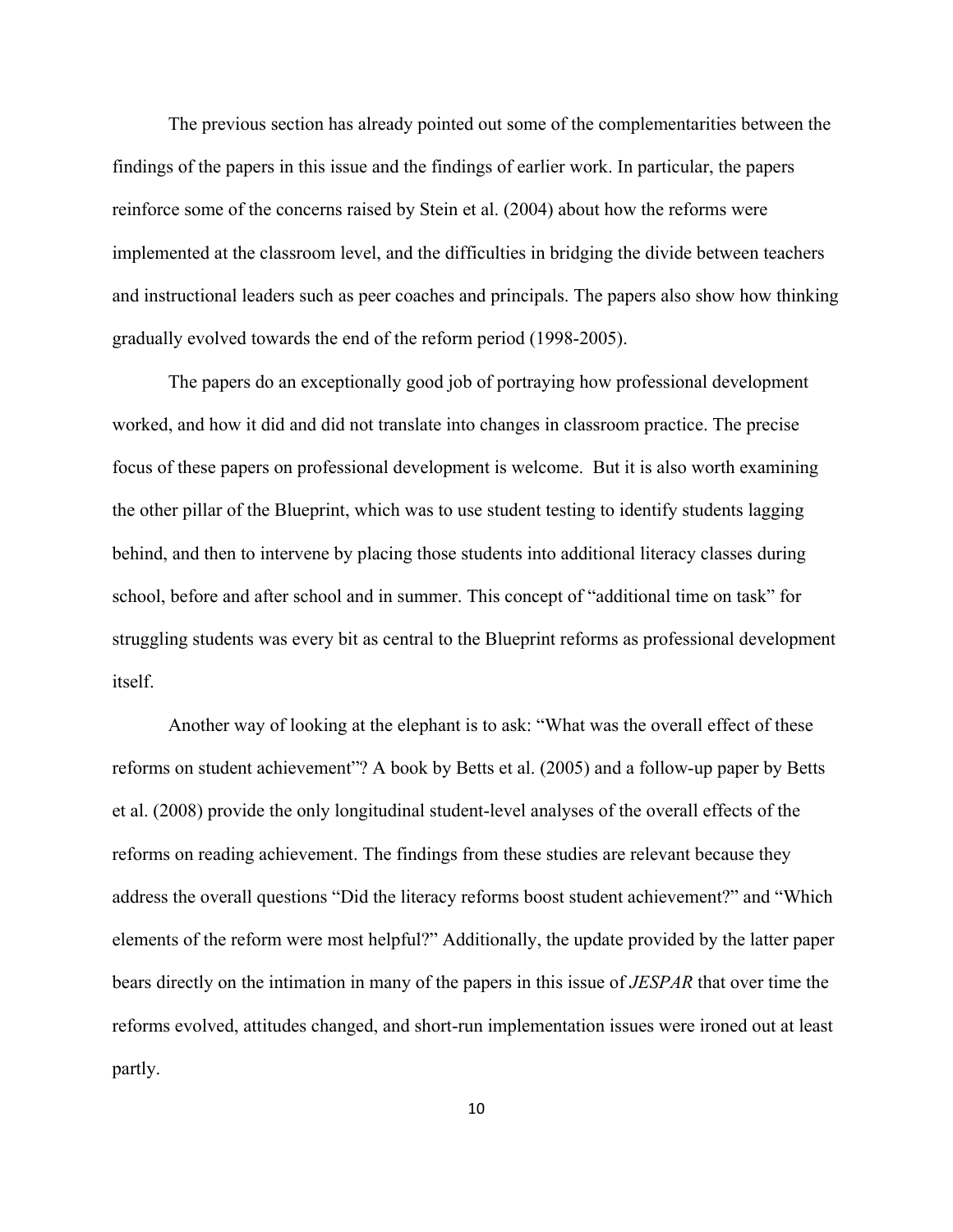Conversely, the case studies on professional development cited in the previous section provide considerably more detail on the nature and extent of the various training activities for San Diego's teachers than an overall evaluation of student achievement could ever provide. Betts et al. (2005) and Betts et al. (2008) reported on detailed information on student interventions, but on the professional development side they focused mainly on the number of peer coaches at each school. (Teachers participated in many district-provided training sessions, but the district did not keep records of these sessions in a format amenable to research. The main problems, district administrators found, were that teachers logged themselves into training sessions and that many handwritten entries often did not match teacher names.)

Although these two achievement studies do not control for each specific instance of teacher training, they do control for variations in the provision of peer coaching across schools and time, and for variations among students in participation in a large number of reading interventions.

#### *Did the Literacy Reforms Boost Student Achievement?*

Betts et al. (2005) estimated value-added models of test score growth for individual students, which through the use of student-specific intercepts allowed for different growth trends among students. They then tested whether exposure to specific aspects of the literacy reforms once they started (e.g., whether students had a peer coach at their school, or whether they participated in the after-school reading program) were associated with deviations from the trend in the individual students' test-score trajectories.

Many elements of the reforms were associated with boosted reading scores for students. Because this study included test scores from Grades 2 through 11, it became possible to compare the relative effects across grade-spans. In order to assess the overall effects of the Blueprint, the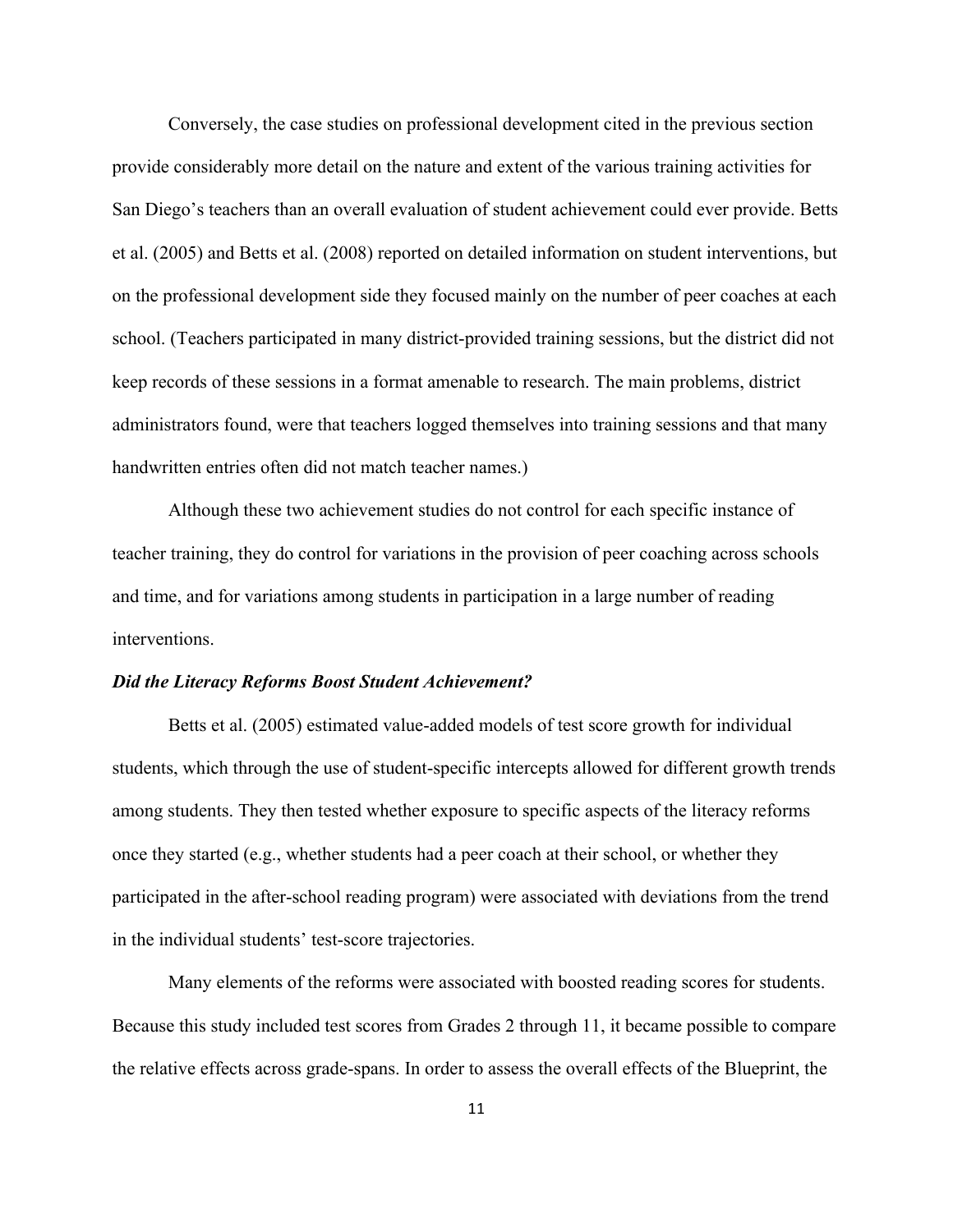researchers focused on all students who had been exposed to any of the reform elements, and then asked, based on the regression estimates, what would these students' scores have been had the Blueprint not been put in place?

This exercise suggested major benefits accrued to low-scoring students in elementary schools, positive but small benefits accrued in middle schools, and small negative achievement effects resulted in high schools.

To obtain these estimates, Betts et al. (2005) followed over a two-year period all students who entered Grades 3, 6 and 9 in Fall 2000. Over the period from Summer 2000 to Spring 2002, they measured each student's participation in each aspect of the Blueprint. They calculated where these students finished in the district's own distribution of test scores in Spring 2002, and then asked the counterfactual question: "Where would these students have ranked if the Blueprint had not existed?"

## Insert Figure 1 Here

---

---

Figure 1 shows the results for elementary school students. The authors divided students in these three grade cohorts into 10 equally sized groups, or deciles, based on their Spring 2002 reading test scores. The dark bars show where these Blueprint participants would have ranked without the Blueprint. In a world without the Blueprint, the vast majority of these students would have been in the bottom five deciles, which is not surprising given that the district's assessment tools had previously identified these students as lagging behind. The lighter colored bars show where these students actually ended up in the test score distribution after having participated in the Blueprint.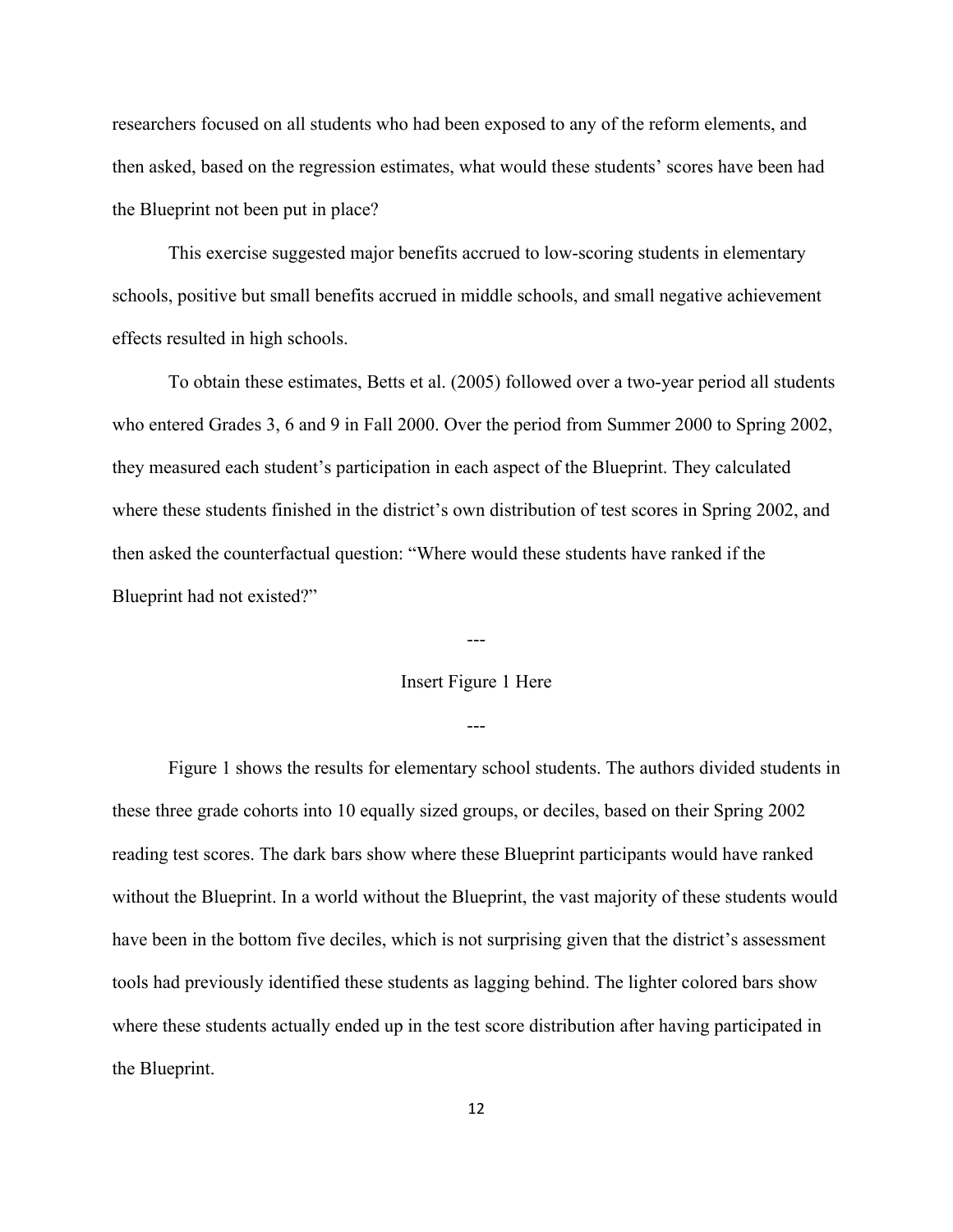The results strikingly indicate that the Blueprint shifted well over 10% of these students out of the bottom two deciles of reading achievement and into higher deciles.

Results for middle schools were similar but smaller: just over 4% of participants appear to have been shifted out of the bottom two deciles of test-score performance. High school results displayed a perverse result: The Blueprint is predicted to have shifted just under 5% of participants *into* the two lowest deciles of test-score performance.

With the major exception of high school, then, the authors concluded that the Blueprint reforms meaningfully increased gains in reading.

### *Which Elements of the Reform Were Most Helpful?*

Betts et al. (2005), who analyzed test scores from Spring 1998 through 2002, found that most students who participated in a given element of the Blueprint in a given year were predicted to gain more in reading scores than in years when they did not participate. After-school reading programs, literacy-based summer school, enriched curriculum materials and a longer school year in the worst-performing elementary schools all were predicted to boost reading achievement considerably.

Double- and triple-length English classes in middle and high school produced mixed results—strongly positive in middle school and distinctly negative in high school. It was not possible for the authors to state with certainty the reason for the divergent results from these interventions, but two anecdotal stories emerged locally. First, high school English teachers did not buy into the remediation activities to the same degree as did English teachers in lower grades, perhaps due to a greater focus by high school teachers on teaching literature relative to teaching basic reading skills. Second, several stories we heard supported the notion that high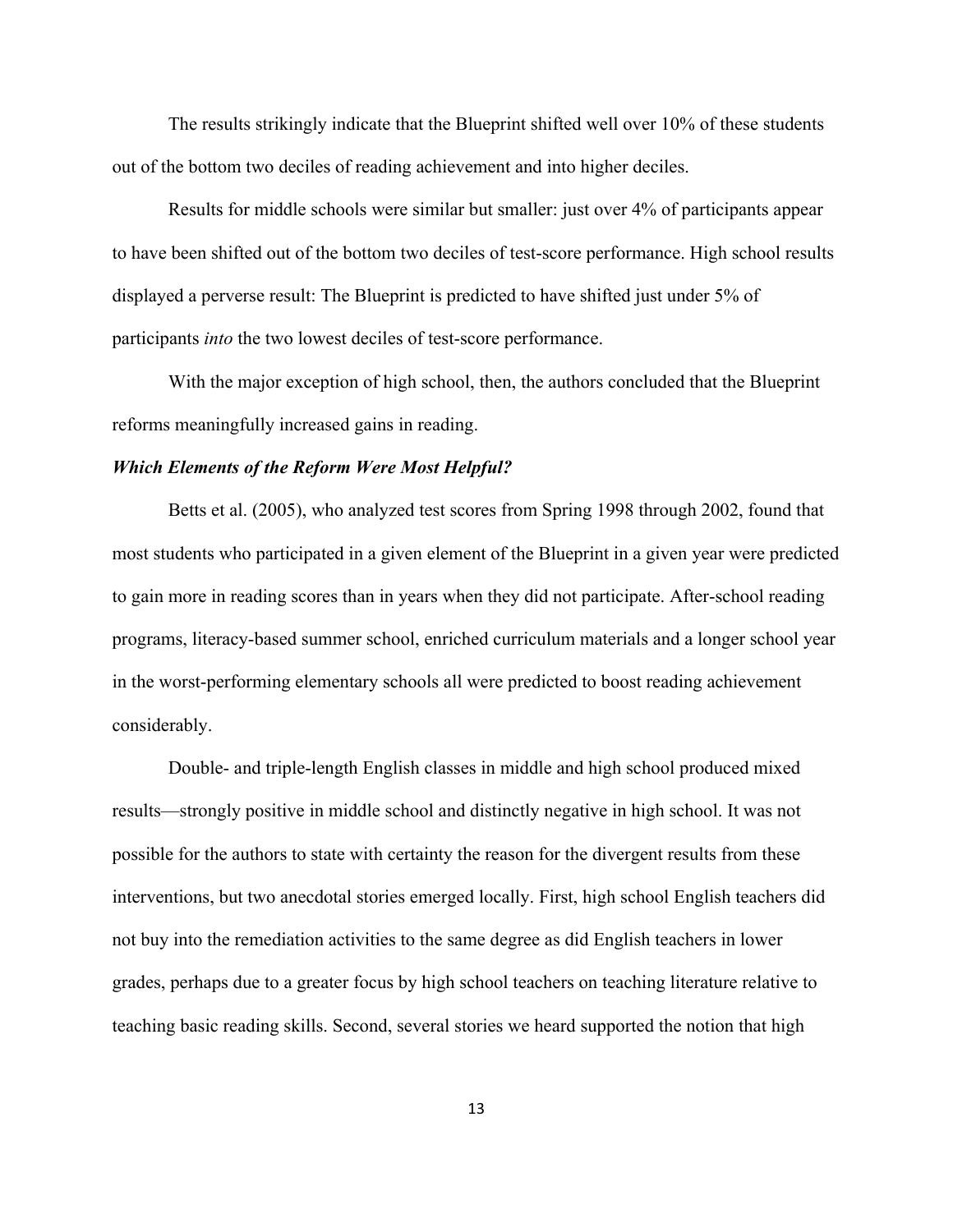school students who participated in the pull-out English classes were stigmatized far more than were middle school students who participated.

The degree to which a school received peer coaches for its teachers had a zero predicted effect overall during the first four years of the reforms.

### *How Did Program Effectiveness Vary across Years?*

As mentioned, Betts et al. (2005) for the most part found zero effects of the number of peer coaches in the school (relative to enrollment) in the early years. However, they also found that this overall "zero" effect consisted of a small negative effect in 1999-2000 and small positive effects in 2000-2001 and 2001-2002. This pattern hints that this aspect of the teacher professional development program was, if anything, disruptive initially but over time led to improvements in teaching of literacy skills.

Betts et al. (2008) extended the analysis to Spring 2005. Their findings weakly corroborate the notion that peer coaching filtered down to student achievement increasingly as time progressed. For instance, in elementary schools, the estimated effect of increasing the number of peer coaches as a percentage of enrollment does not increase monotonically by year, but roughly speaking is two or three times as large by the last three years of the program as in the first year. High schools exhibited a similar pattern, while for middle schools, the estimated effect of peer coaching appeared to reach its zenith in 2001-2002 and 2002-2003.

These same authors found that double-and triple-length classes became more effective with each passing year, and even at the high-school level, where negative estimated effects of extended-length English classes persisted, for EL students the effects became significantly positive in 2004-2005.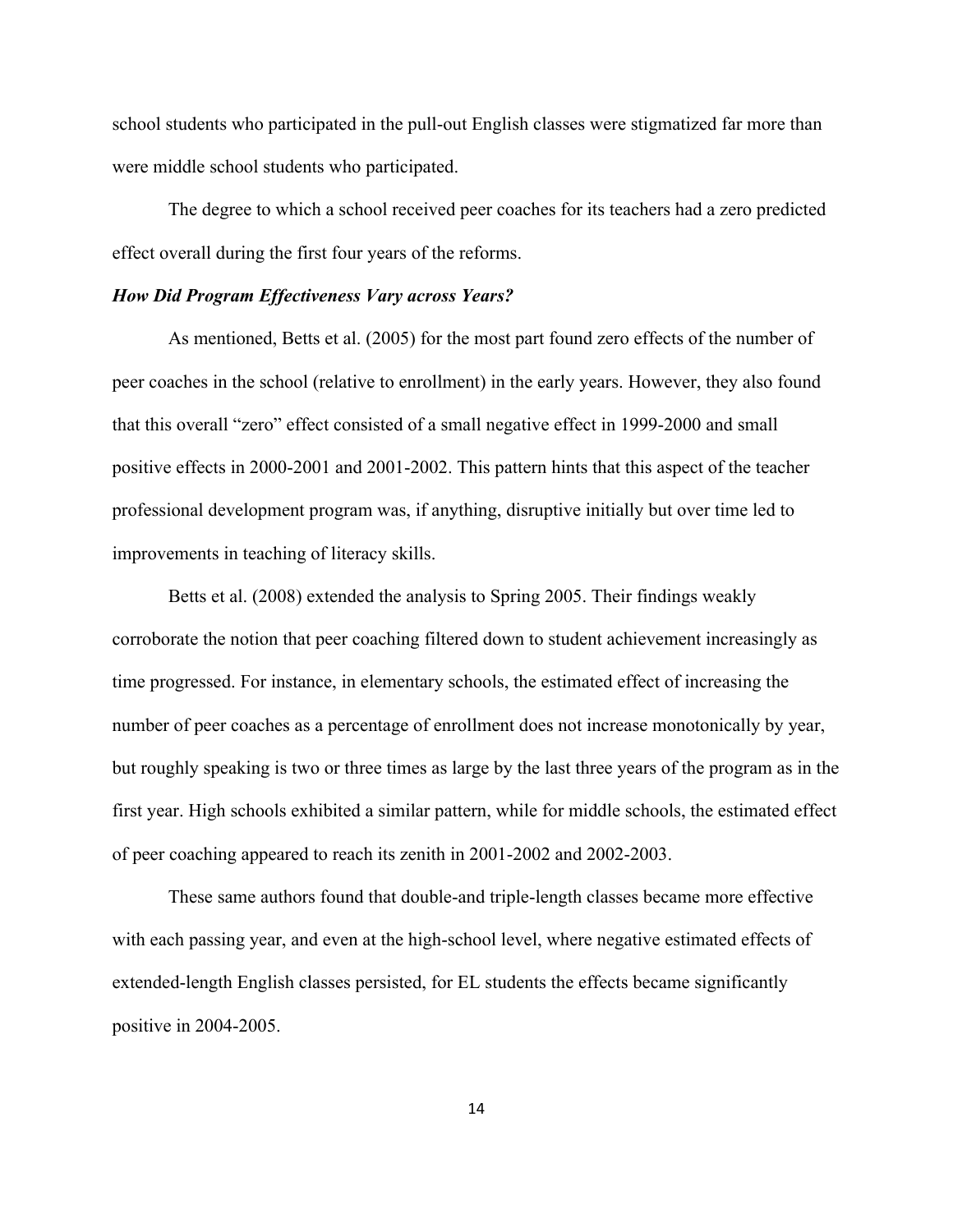Apart from these Blueprint measures, coefficients for most of the other Blueprint interventions exhibited an inverted U-shape when graphed against year. It is impossible to know without further information what these patterns mean. But they are consistent with the notion that with such a massive reform, with multiple interventions being introduced at once amid a new and wide-scale form of teacher training, it took several years for teachers to learn how best to make use of the extra class time afforded by the extended day reading program, the doubleand triple-length English classes, and literacy summer school. Toward the end of the reform period, the effectiveness of some of these interventions may have fallen somewhat in part due to state budget cutbacks that caused a general reduction in the district's financial resources. For instance, in conversations with district officials, we learned that the number of minutes of afterschool reading classes funded may have fallen slightly after 2001-2002, in part due to budgetary concerns.

# **It's All about the Long Run: Political and Financial Challenges to Sustaining Reform and**

## **Related Challenges to Evaluating the Longer-Term Effects of Reform**

The general finding that the estimated effect of the interventions varied by year, and that effectiveness grew over time (while later dissipating in some cases), suggests that dynamics are important from both an educational and a political perspective. It stands to reason that it takes time for a school district to maximize the benefits for students of new ways of teaching. But can the various parties affected by reforms—administrators, teachers, school board members, and families of students themselves—wait long enough to see the proof of the pudding?

The financial underpinnings of school reform also appear to be critical to the long-term viability of major school reform. Non-profit foundations donated roughly \$100 million to the reforms in San Diego over a seven-year period. Program officers from these foundations clearly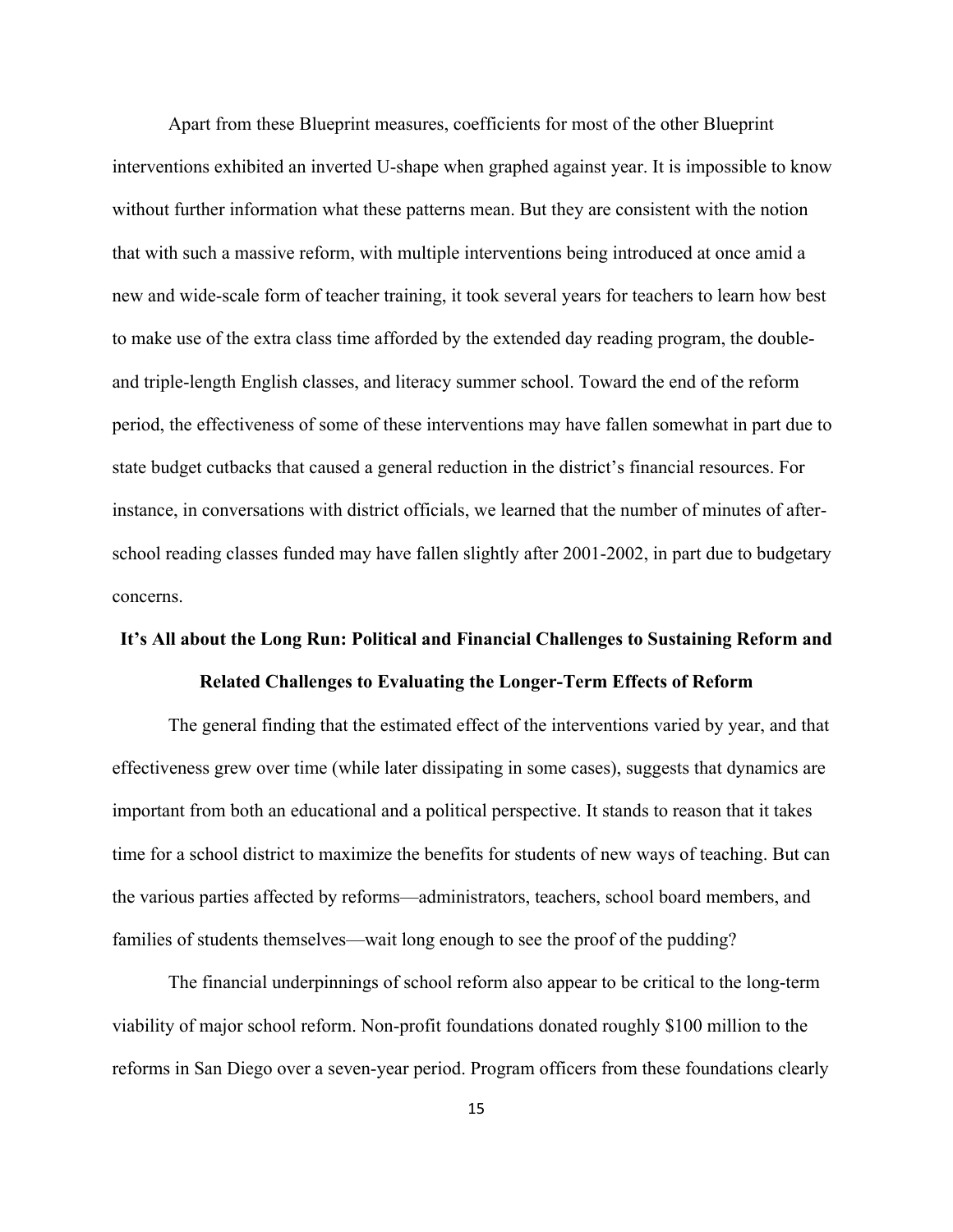hoped to see a transition plan whereby the district itself would eventually find a way to finance the professional development model and the student interventions purely from internal district funds. It was not inconceivable that the Blueprint, had it persisted, could have become internally funded. (To put the \$100 million in external assistance over seven years into perspective, in 2002-2003, SDUSD had revenues of \$1.15 billion.<sup>2</sup> Thus, expenditures of roughly \$25 to \$35 million a year represent about 2% to 3% of overall revenues.)

In practice, fate dealt California a bad hand, as a series of bleak state budgets led to retrenchment in school districts statewide. Indeed, SDUSD's proposed budget of \$1.2 billion for 2008-2009 is only about 5% higher than the actual 2002-2003 budget, so that after taking inflation during this six-year period into account, the district's budgets in recent years have gone down considerably in real terms.<sup>3</sup>

The time needed for reform to take root, contrasted with the uncertain long-term financial viability of ambitious reforms such as the Blueprint for Student Success, also poses difficult choices for researchers. There is a natural thirst for answers—Many ask "Is it working?" in the first year or two of reform, which is precisely the time when the reform is most likely to be undergoing teething pains. Further into the reform, as the program matures, more reliable measures of the long-term efficacy of the reforms can be made. But the chances of the reform surviving both political and financial pressures dwindle with each succeeding year.

Seen in this light, the collection of papers in this issue affords a rare glimpse, at the classroom level, of an ambitious reform at roughly the half-decade point. The papers suggest that

 <sup>2</sup> Data downloaded from Ed-Data, http://www.ed-data.k12.ca.us, on December 22, 2008.

 $3$  For the proposed 2008-2009 budget, see http://www.sandi.net/depts/budget/pdf/0809budgetbook.pdf, as downloaded December 22, 2008.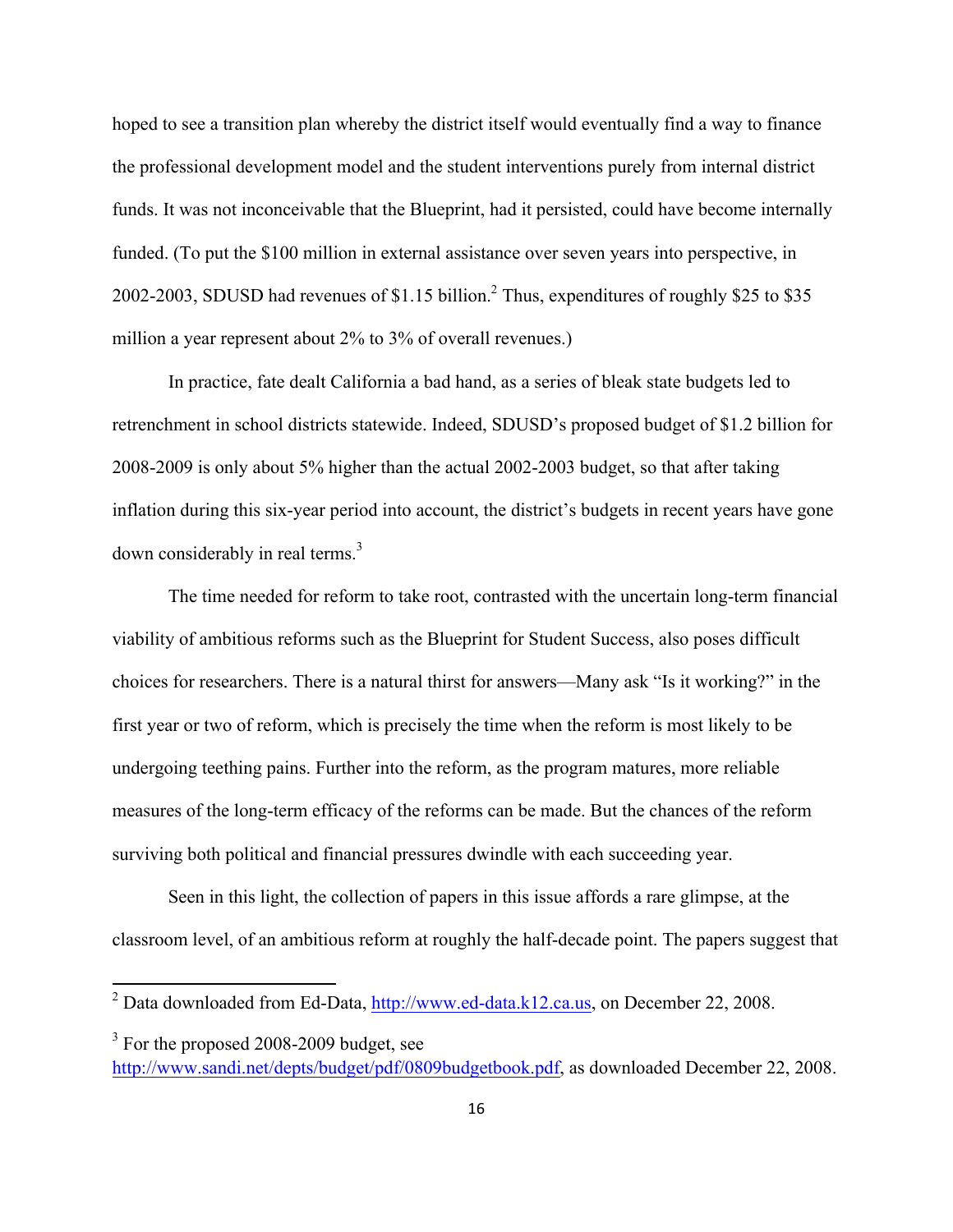the plan for disseminating skills to teachers had its flaws, as did the lack of student individualization, at least initially. These results in many senses corroborate some of the earlier qualitative analyses of how professional development was unfolding in the district. But the papers in this issue also make clear that much of the original vision of professional development really did take root. The complementary quantitative analyses by Betts et al. (2005) and Betts et al. (2008) suggested a similar arc of reform over time, with the reforms taking root and measurably improving student achievement, especially after a year or two of experience.

In the end, different approaches to understanding this particular "elephant" of reform, with its immense proportions, does not lead to wildly divergent views after all. The reform, imperfect as it may have been, tangibly shifted teacher practice in elementary schools, at least for a half decade, and, in elementary and middle schools, but not high schools, boosted reading achievement for the students exposed to the various literacy interventions.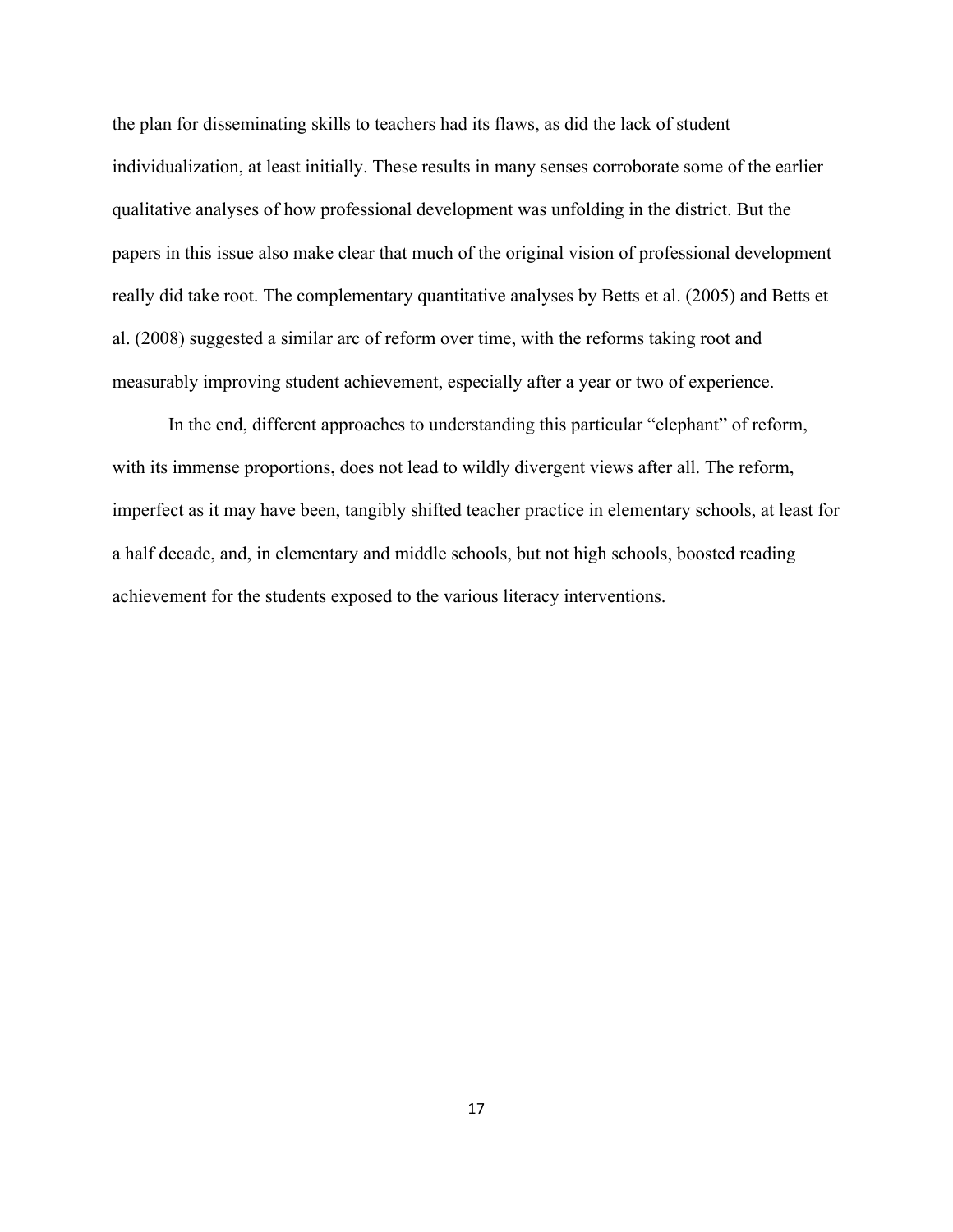## **References**

- Bassok, D., & Raymond, M. E. (2005). Performance trends and the Blueprint for Student Success. In F. M. Hess (Ed.), *Urban school reform: Lessons from San Diego* (pp. 299- 323). Cambridge, MA: Harvard Education Press.
- Betts, J. R. (2005). The promise and challenge of accountability in public schooling. In F. M. Hess (Ed.), *Urban school reform: Lessons from San Diego* (pp. 157-176). Cambridge, MA: Harvard Education Press.
- Betts, J. R., Zau, A., & King, K. (2005). *From blueprint to reality: San Diego's education reforms*. San Francisco: Public Policy Institute of California. Retrieved on January 3, 2009, from http://www.ppic.org/main/publication.asp?i=408.
- Betts, J. R., Zau, A. C., & Koedel, C. R. (2008). *Blueprint for success? An evaluation of the direct and indirect effects of the San Diego reading reforms.* Unpublished manuscript. San Diego: Department of Economics, University of California San Diego.
- Garet, M. S., Porter, A. C., Desimone, L., Birman, B. F., & Yoon, K. S. (2001). What makes professional development effective? Results from a national sample of teachers. *American Educational Research Journal, 38*, 915-945.
- Hannaway, J., & Stanislawski, M. (2005). Flip-flops in school reform: an evolutionary theory of decentralization. In F. M. Hess (Ed.), *Urban school reform: Lessons from San Diego* (pp. 53-70). Cambridge, MA: Harvard Education Press.
- Hightower, A. (2002). *San Diego's big boom: District bureaucracy supports culture of learning*. Seattle, WA: Center for the Study of Teaching and Policy.
- Quick, H. E., Birman, B. F., Gallagher, L. P., Wolman, J., Chaney, K., & Hikawa, H. (2003). *Evaluation of the blueprint for success in a standards-based system: Year 2 interim report*. Palo Alto, CA: American Institutes for Research.
- San Diego Unified School District. (2000, March). *Blueprint for student success in a standardsbased system.* San Diego: Author.
- Schnur, J., & Gerson, K. (2005). Reforming the principalship. In F. M. Hess (Ed.), *Urban school reform: Lessons from San Diego* (pp. 93-113). Cambridge, MA: Harvard Education Press.
- Stein, M. K., Hubbard, L., & Mehan, H. (2004). Reform ideas that travel far afield: The two cultures of reform in New York City's District #2 and San Diego. *Journal of Educational Change*, *5*, 161-197.
- Williams, J. (2005). The labor management showdown. In F.M. Hess (Ed.), *Urban school reform: Lessons from San Diego* (pp. 33-51). Cambridge, MA: Harvard Education Press.